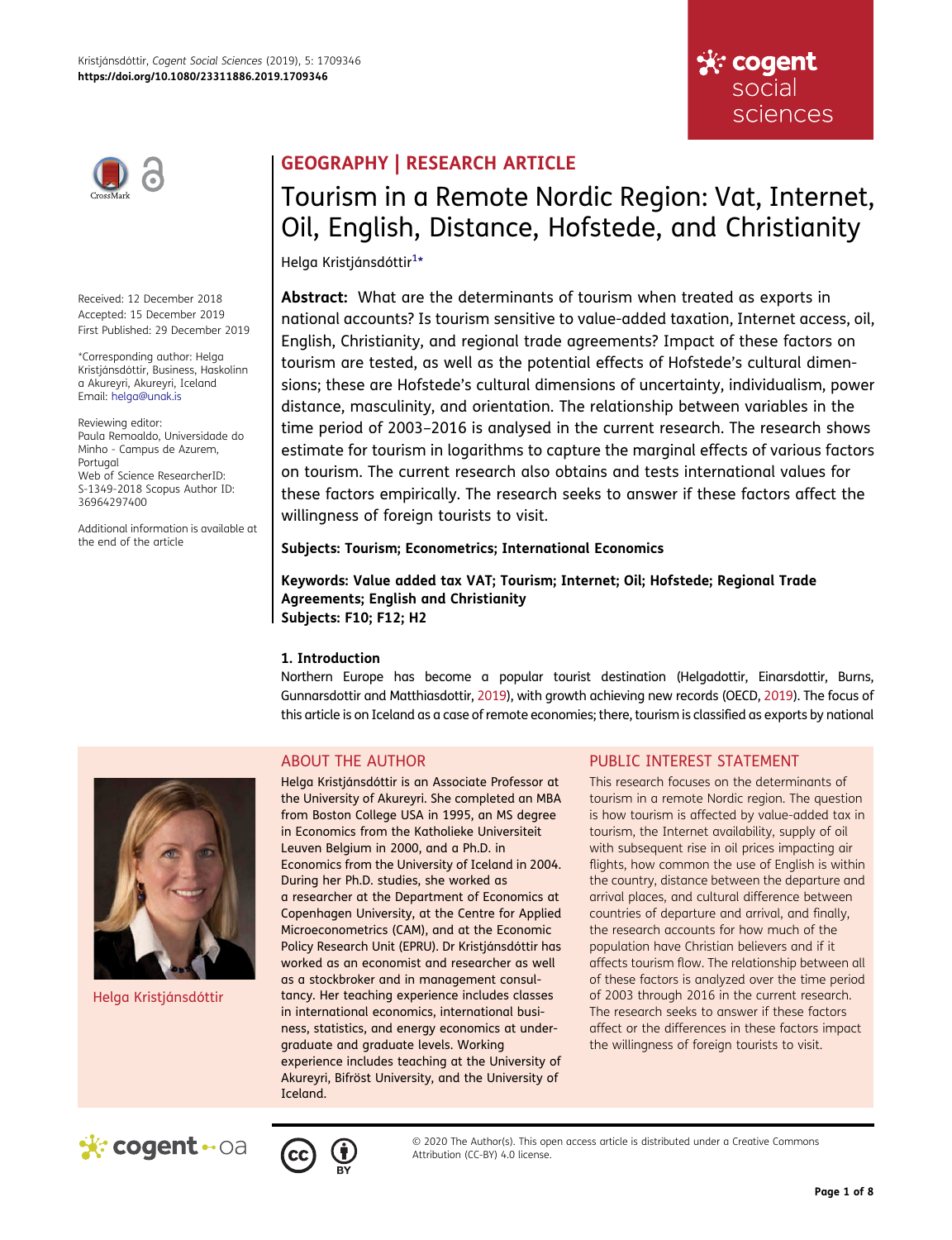<span id="page-1-11"></span><span id="page-1-9"></span>accounts. Tourism is estimated by factors like value-added tax (VAT), an indirect tax applied in Europe (WTO Business Council, [1998](#page-7-1)) that is visible to tourists through listed prices, which has reached up to 25%. Other variable effects are also captured, like the impact of GDP and distance, known in the gravity model (Bergstrand, [1985\)](#page-6-2). Also, impacts of the price of oil and Internet access were estimated. Other variables include Hofstede's cultural dimensions, common language (Rose, [2004](#page-7-2); Wesselbaum & Aburn, [2019\)](#page-7-3), and religion (Crouch, [2007\)](#page-6-3) as they often reflect historical or cultural reasons which may stimulate trade between countries.

<span id="page-1-10"></span><span id="page-1-1"></span>Income from foreign tourists has been important in northern countries that typically offer summer vacationing opportunities. However, tourism industry has only recently been developing in some of the small Northern European economies (World Bank, [2019\)](#page-7-4). One of them is Iceland, an isolated island in the North Atlantic Ocean, where tourism has become the single most important export industry. Iceland is the country that serves as the focus of this research.

Governments use taxes to govern consumer behavior, and VAT as a tax on tourism is a macroeconomic tool for managing tourism that provides governments with revenue largely paid by foreigners rather than by local taxpayers.

This research first tested the effects of VAT, the GDP wealth effects of the home and host countries, and the impact of higher oil prices and better Internet access on tourism. Then, the research continued by also testing how distance affects tourism inflow. Moreover, this research tested how regional trade agreements (RTAs), English as a primary language, religion, and law impact tourism. Finally, the impact on tourism by the multiple dimensions of Hofstede's cultural dimensions was tested by investigating the effects of power distance, individualism, masculinity, uncertainty avoidance, and long-term orientation.

### 2. Variable definition

<span id="page-1-6"></span><span id="page-1-2"></span>The variable Tourists accounts for foreign visiting tourists (Gil-Pareja, Llorca-Vivero, & Martínez-Serrano, [2007](#page-6-4);Kristjánsdóttir, [2016b](#page-6-5); Lim, [1997](#page-6-6) Ocampo, Aguilar, & Dagostino, [2019;](#page-7-5) Witt & Witt, [1995](#page-7-6)). Tourists as a dependent variable replaces the conventional dependent variable trade in the gravity model (Kristjánsdóttir, [2019](#page-6-7)). This is because incoming tourists generate foreign currency, classified as exports in national accounts.

<span id="page-1-5"></span><span id="page-1-3"></span>The VAT variable is for value-added taxes. Previous studies have estimated the effects of increasing taxes (Kristjánsdóttir, [2017](#page-6-8)), investigated how VAT influences tourism (Jensen & Wanhill, [2002](#page-6-9); Kristjánsdóttir, [2016a](#page-6-10)), and examined tourism classified as a trade in a small open economy (Kristjánsdóttir, [2013](#page-6-11); Massidda & Etzo, [2012](#page-6-12)).

<span id="page-1-8"></span><span id="page-1-7"></span>GDP home is a variable for the GDP of the departing country, and GDP host is the GDP of the arrival country. GDP explains trade while allowing for the scale of economies (Krugman, [1991](#page-6-13)). It explains exports in the basic gravity equation by Bergstrand ([1985\)](#page-6-2).

The Oil variable is the Europe Brent Spot Price FOB (in dollars per barrel). Brent crude is a major trading classification of petroleum (FOB stands for freight on board).

The Internet variable definition records the number of Internet users in terms of those with access to the World Wide Web (WWW).

<span id="page-1-0"></span>Distance is a variable that accounts for the distance between the tourist's home country and the host country (Bergstrand, [1985;](#page-6-2) Davies & Kristjánsdóttir, [2010\)](#page-6-14).

<span id="page-1-4"></span>The RTA variable indicates a regional trade agreement if it has significant effects on tourists as they encounter trade blocs when travelling (Gil-Pareja, Llorca-Vivero, & Martínez-Serrano, 2007; Kristjánsdóttir, [2012](#page-6-15), [2013\)](#page-6-11).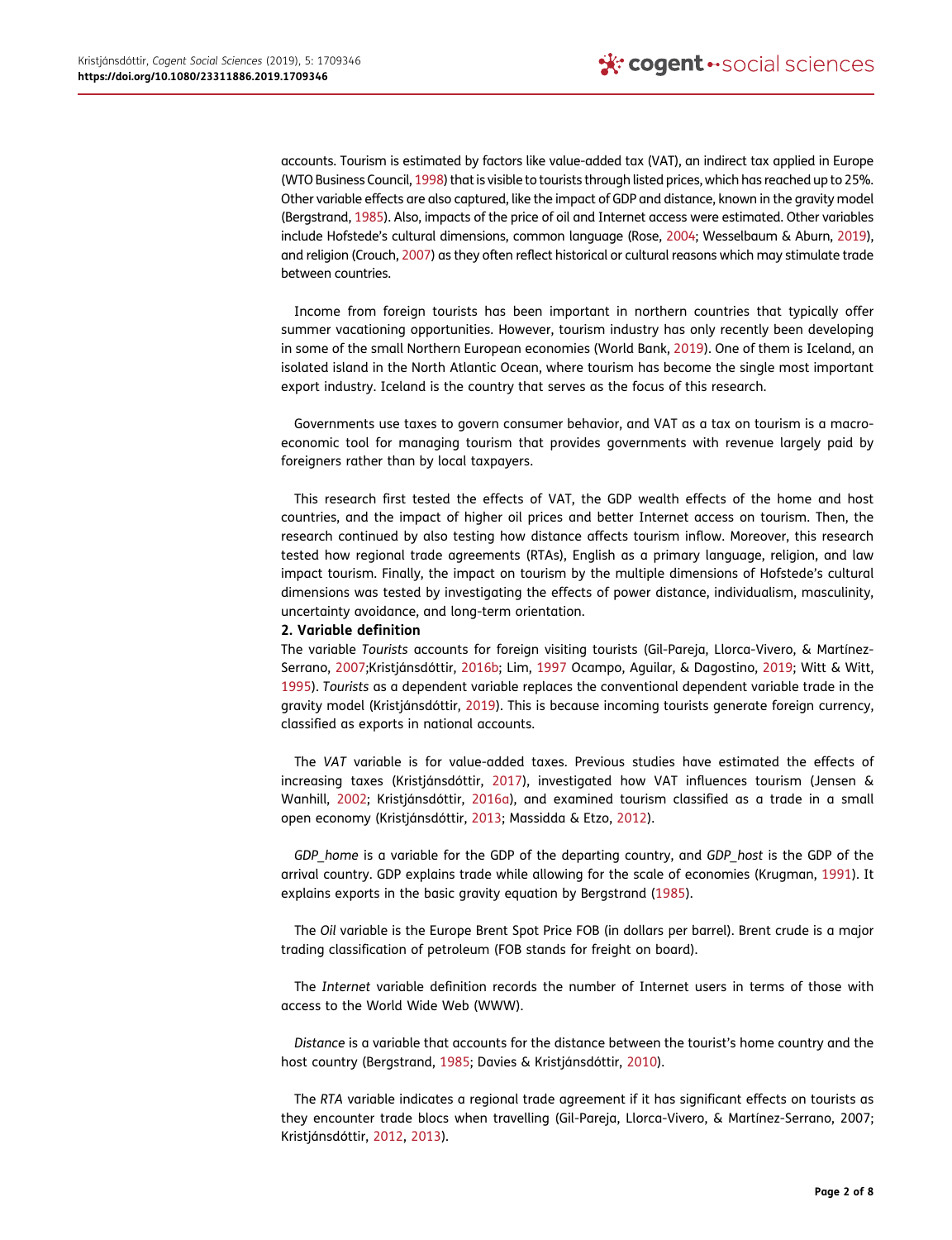<span id="page-2-4"></span>English is a language variable used to measure if language affects tourists travelling (Leslie & Russell, [2006\)](#page-6-16).

The Christianity variable measures beliefs of nations with respect to the Christian religion influencing tourists travelling since some are sensitive to religious beliefs in the countries to which they travel.

<span id="page-2-0"></span>Law is a variable measuring legal changes. The inclusion of this variable accounting for changes in the legal environment is valuable because it indicates if a country is more easily accessible or not (Kristjánsdóttir, Guðlaugsson, Guðmundsdóttir, & Aðalsteinsson, [2017](#page-6-17)). The Hofstede culture measure has been applied in association with trade (Davies, Ionascu, & Kristjánsdóttir, [2008](#page-6-18); Kristjánsdóttir et al., [2017,](#page-6-17) [2019\)](#page-6-19). Hofstede [\(1991](#page-6-20), [2001](#page-6-21)) provides Index scores and ranks for countries and regions.

<span id="page-2-3"></span>Pow-Dis is a variable for the first cultural measure, power distance. A high value indicates more acceptance of a less-equal society (Hofstede, [1991](#page-6-20), [2001\)](#page-6-21).

Ind is a variable for the second cultural measure, individualism. A high value indicates more individualistic societies (Hofstede, [1991,](#page-6-20) [2001\)](#page-6-21).

Mas is a variable for the third cultural measure, masculinity. A high value of masculinity indicates societies favoring more competition (Hofstede, [1991,](#page-6-20) [2001](#page-6-21)).

Uncer is a variable for the fourth cultural measure, uncertainty. A high rank indicates uncertainty-avoiding cultures with people preferring structured situations reflected in traditions (Hofstede, [1991,](#page-6-20) [2001\)](#page-6-21).

<span id="page-2-1"></span>Ori is a variable for the fifth cultural measure, orientation. A high value indicates more long-term orientation in societies with an emphasis on persistence (Hofstede, [1991,](#page-6-20) [2001\)](#page-6-21).

The variables were then set up as a system of equations in a gravity model specification setting as follows:

$$
\ln(Tourists_{ij,t}) = 6_0 + 6_1 VAT_{j,t} + 6_2 \ln(GDP\_home_{j,t}) + 6_3 \ln(GDP\_host_{j,t}) + 6_4 Oil_{j,t} + 6_5 Internet_{i,t} + \Psi_{ij,t}.
$$
\n(1)

The addition of the Distance variable yields the following:

$$
\ln(Tourists_{ij,t}) = 6_0 + 6_1 VAT_{j,t} + 6_2 \ln(GDP\_home_{j,t}) + 6_3 \ln(GDP\_host_{j,t}) + 6_4 \ln(Distance_{ij}) + 6_5 Oil_{j,t} + 6_6 Internet_{i,t} + c_{ij,t}.
$$
\n(2)

Then, I expand the ample and test it including the variables RTA, English, Christianity, and Law:

$$
ln(Tourists_{ij,t}) = \omega_0 + \omega_1 VAT_{j,t} + \omega_2 RTA_{i,t} + \omega_3 English_{i,t} + \omega_4Christianity_{i,t} + \omega_5 Law_{i,t} + \xi_{i,t}.
$$
 (3)

Finally, I test the model with Hofstede's cultural dimensions of power distance (Pow\_Dis), individualism (Ind), masculinity (Mas), uncertainty (Uncer), and orientation (Ori):

$$
\ln(Tourists_{ij,t}) = \omega_0 + \omega_1 VAT_{j,t} + \omega_2 Distance_{ij} + \omega_3 RTA_{i,t} + \omega_4 English_{i,t} + \omega_5Christianity_{i,t} + \omega_6 Law_{i,t} + \omega_7Pow\_Disj + \omega_8Ind_j + \omega_9 Mas_j + \omega_{10}Uncer_j + \omega_{11} Ori_j + \xi_{i,t}
$$
\n(4)

<span id="page-2-2"></span>The Tourists variable accounted for tourists visiting Iceland in the 14 years of 2003–2016, obtaining the values from the Icelandic Tourist Board ([2019](#page-6-22)).

The VAT variable for value-added tax can change over time t and varies among countries j. More specifically, the VAT variable accounts for the VAT rate on accommodation services. The hospitality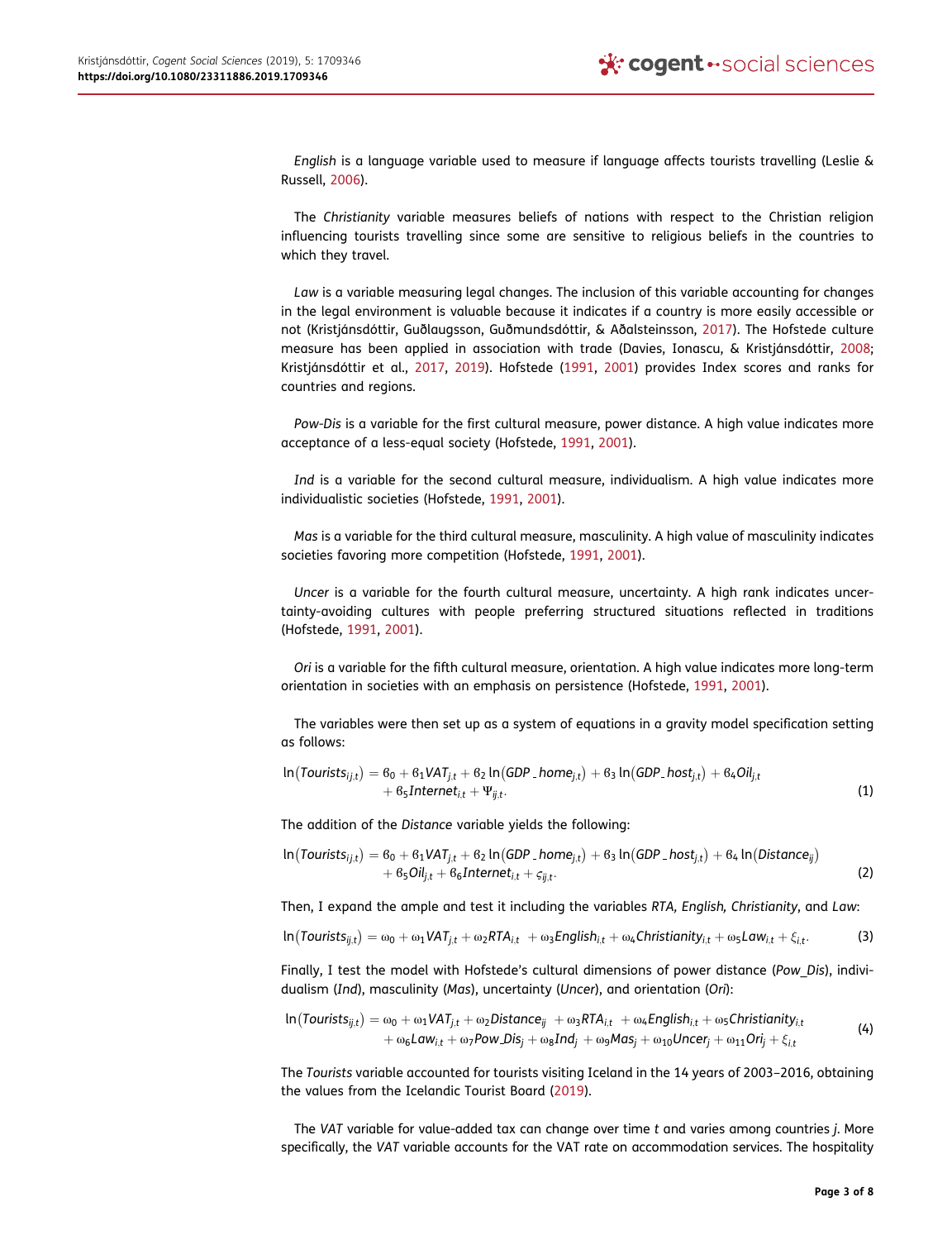<span id="page-3-2"></span>industry applies VAT when customers pay their bills in hotels, restaurants, cafes, and bars. If VAT changeswithin a year, which can happen with tax changes, using the latest VAT value. It is from HOTREC, an association of hotels, restaurants, cafes, and bars in Europe (HOTREC, [2019](#page-6-23)).

GDP home is the GDP data of the home or departing country from the World Bank [\(2019\)](#page-7-4).

GDP host is the GDP data of the host or arrival country obtained from the World Bank ([2019](#page-7-4)).

<span id="page-3-3"></span>Oil price accounts for the world oil price; the value varies over the years 2003 through 2011, obtained from the U.S. Department of Energy [\(n.d.](#page-7-7)).

Internet usage is by the World Bank [\(2019\)](#page-7-4). It represents the number of Internet users per 100 people and accounts for the influence of the Internet over the years 1990 through 2011.

<span id="page-3-1"></span>Distance measures the kilometer distance tourists had to travel between countries, with values obtained from the Distance Calculator [\(n.d.](#page-6-24)). Distance between the capital cities of countries was used; however, like many other prior researchers, I use New York, rather than Washington for the U.S., since more trading goes through New York.

RTA is the variable for regional trade agreements and measures trade blocs. For example, it captures membership in the European Union and EFTA. RTA takes a value of 1 for EFTA, 2 for the EU, 3 for NAFTA, and 4 for "NONE" (countries not having membership in EFTA, EU, or NAFTA) (EFTA, 2012; NAFTA, 2012; EU, 2012).

English is a dummy variable, taking the value of 1 if English is the dominant language in a country, otherwise, taking the value of 0. The list of English-dominant countries is from Sheffield University (2019).

<span id="page-3-0"></span>Christianity is a variable accounting for the Christian religion and represents the 2010 ratio of Protestant Christians in a particular country's population (Association of Religion Data Archives, [n.d.](#page-6-25)).

The Law variable indicates the ease of doing business in countries, and countries were ranked from 1 to 190, where a lower numerical value represents a more favorable business environment (1 = most business-friendly regulations). The research used the 2016 values of the index with each country having a specific numeral value (World Bank, [2019](#page-7-4)).

Hofstede's cultural dimensions (power distance, individualism, masculinity, uncertainty, and orientation) are from Hofstede ([1991,](#page-6-20) [2001](#page-6-21)).

### 3. Estimation results

Table [1](#page-4-0) shows the regression estimates for Equation (1) and Equation (2). First, we see the effects of the traditional gravity model specification on tourism, showing how the GDP of the departing country and the arrival country impacts tourism. The wealth of the departing country had significant positive effects on tourism, and the arrival country's GDP was insignificant or slightly significant. Distance between the countries negatively affects tourism. Based on the sample used here running from 2003 through 2016, VAT increase has a negative impact on tourism, so a higher VAT did not affect the marginal increase of foreign tourists negatively. The research does not find oil price increase to have a significant effect on foreign tourist arrival. In addition, for remote countries, many have believed the Internet to have much impact on tourism, and I find the Internet to have a positive effect on tourism, although not always significant.

Table [2](#page-4-1) presents the estimation results for Equations (3) and (4) with visiting tourists as the dependent variable. The research does not find an increase in the VAT in the hospitality industry to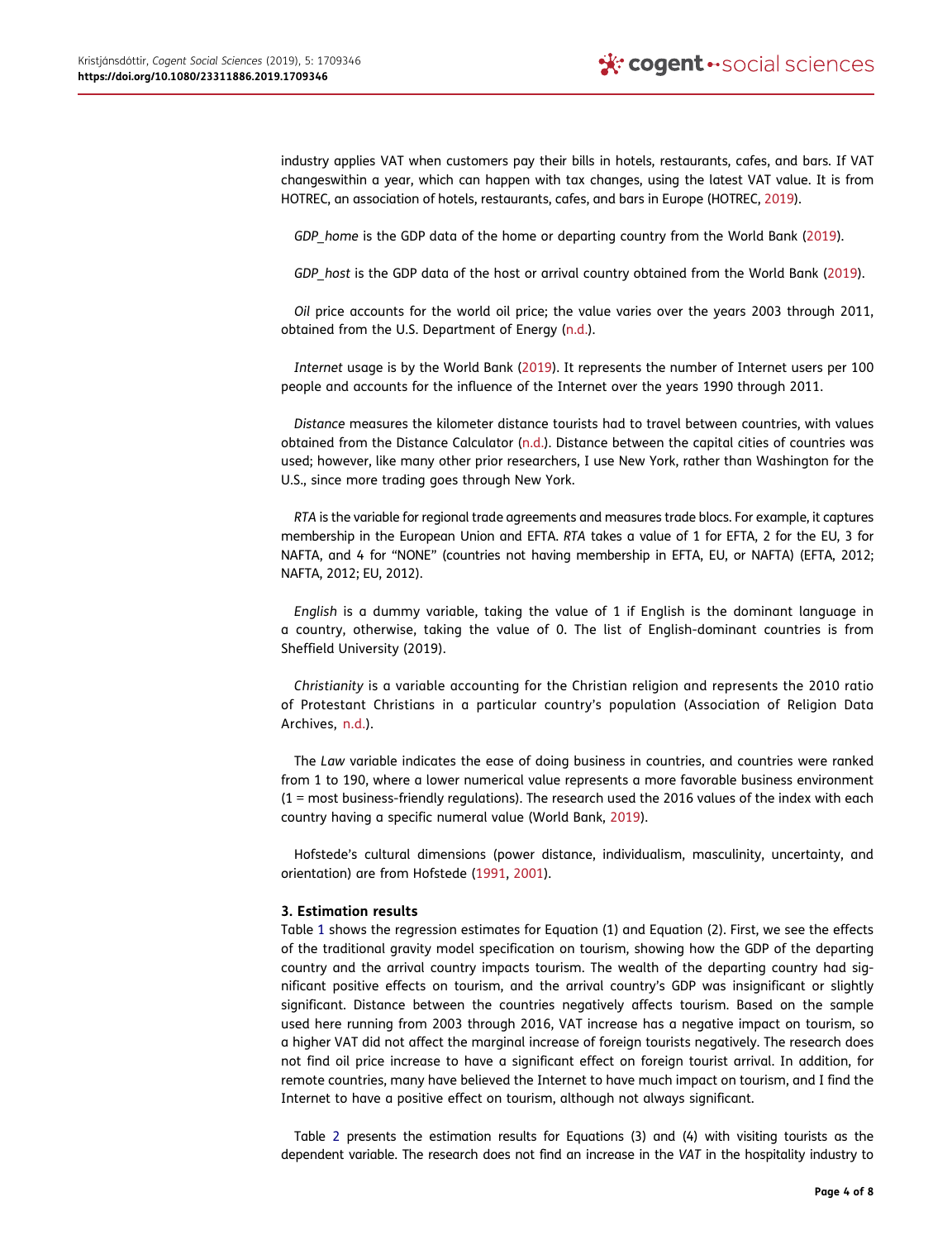<span id="page-4-0"></span>

| Table 1. Estimation of Equation (1) and Equation (2) |                        |                           |  |
|------------------------------------------------------|------------------------|---------------------------|--|
| <b>Regressors</b>                                    | Equation (1)           | Equation (2)              |  |
|                                                      | $\ln(Tourists_{ij,t})$ | $\ln(Tourists_{ij,t})$    |  |
| $\ln(GDP_0th_{j,t})$                                 | .488***<br>(9.68)      | $.365***$<br>(11.03)      |  |
| $\ln(GDP\_ice_{j,t})$                                | $-.404$<br>$(-0.57)$   | .788*<br>(1.74)           |  |
| $ln(Distance_{ii})$                                  |                        | $-2.549***$<br>$(-11.45)$ |  |
| $VAT_{i,t}$                                          | $.054***$<br>(8.15)    | $.057***$<br>(13.72)      |  |
| $Oil_{i,t}$                                          | $-.002$<br>$(-0.74)$   | .001<br>(0.52)            |  |
| Internet $_{i,t}$                                    | $.031***$<br>(8.83)    | .003<br>(0.94)            |  |
| Constant                                             | 4.379<br>(0.69)        | 16.409***<br>(4.03)       |  |
| $R-Sq$                                               | 0.7442                 | 0.9023                    |  |
| Obs.                                                 | 88                     | 88                        |  |

More specifically t-statistics marked \*\*\* is signifcant at 1% level, t-statistics marked \*\* is signifcant at 5% level, and tstatistics marked \* is signifcant at 10% level.

<span id="page-4-1"></span>

| Table 2. Estimation of Equation (3) and Equation (4) |                          |                          |
|------------------------------------------------------|--------------------------|--------------------------|
| <b>Regressors</b>                                    | Equation (3)             | Equation (4)             |
|                                                      | $\ln(Tourists_{ij,t})$   | $\ln(Tourists_{ij,t})$   |
| $VAT_{i,t}$                                          | $.049***$<br>(5.71)      | $-.006$<br>$(-0.45)$     |
| Pow_Disi                                             |                          | $-.014*$<br>$(-1.83)$    |
| $Ind_i$                                              |                          | $.163***$<br>(7.21)      |
| Mas <sub>i</sub>                                     |                          | $-.018***$<br>$(-2.82)$  |
| Uncer <sub>i</sub>                                   |                          | .0499 ***<br>(4.84)      |
| Ori <sub>i</sub>                                     |                          | $-.025***$<br>$(-5.11)$  |
| $RTA_{i,t}$                                          | $.733***$<br>(4.54)      | $1.356***$<br>(7.23)     |
| English $_{i,t}$                                     | $-.471**$<br>$(-2.14)$   | $-3.588***$<br>$(-8.05)$ |
| Christianity $_{i.t}$                                | $-2.069***$<br>$(-7.27)$ | $-4.619***$<br>$(-5.82)$ |
| $Law_{i,t}$                                          | $-.054***$<br>$(-8.38)$  | $-.237***$<br>$(-6.52)$  |
| <b>Distance</b> <sub>ii</sub>                        |                          | $.004***$<br>(4.43)      |
| Constant                                             | 10.503***<br>(32.68)     | $-5.218**$<br>$(-2.08)$  |
| $R - $132#sq$                                        | 0.7253                   | 0.9075                   |
| Obs                                                  | 99                       | 99                       |

Robust t-statistics reported in parentheses. \*\*\*, \*\*, and \* are significant at the 1%, 5%, and 10% levels, respectively.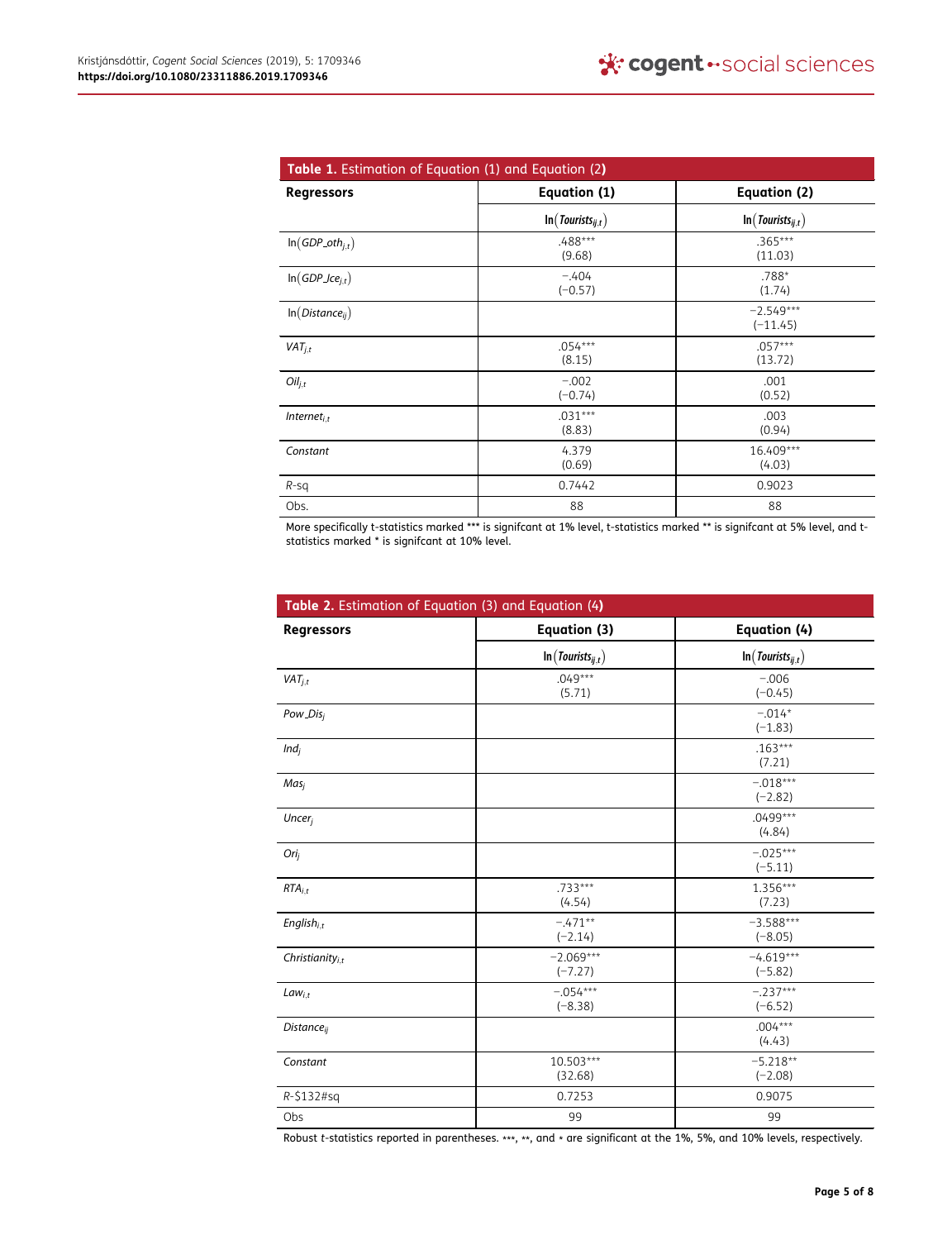have a significant negative impact on a marginal increase in foreign visiting tourists (presented with a logarithmic treatment of the dependent variable). Second, the effects of Hofstede's cultural dimensions indicated that only uncertainty (Uncer) and individualism (Ind) had a positive impact on tourism inflow. Hofstede's other dimensions of power distance (Distance), masculinity (Mas), and orientation (Ori) have a negative impact on visiting tourism. Taken together, this indicates that cultural differences can indeed have negative impacts on marginal changes (estimated in logs) in tourism.

The research results show that the membership in RTA does have significant positive effects on visiting travelers, so tourists from common trade blocs were more likely to visit. Also, the variable measuring the use of the English language does have a negative impact on tourism, probably because the native language of Iceland is not English. Christianity, the native religion of Iceland, does have a negative impact on tourism inflow as was the Law system and the Distance tourists needed to travel. The origins of the legal system in Iceland are based on the Danish legal system; however, it is subjected to European Law through the European Economic Area. Finally, it is not surprising that distance has a negative impact on visits of foreign tourists since Iceland is an island in the North Atlantic far from all countries and continents.

### 4. Summary and conclusions

Tourism is a growing industry, challenging governments on how best to manage the inflow of tourists and requiring infrastructure provisions from them. Therefore, it is important for governments to gain clearer understanding of how other factors affect tourism, when managing tourism and be aware if a VAT increase is realistic for infrastructure financing. This is particularly important for the Northern European countries, in need of improved infrastructure to manage the increase in tourism, with Iceland being a case country in this research.

The wealth of the tourist home country has positive effects on increasing tourist visits - indicating that wealthier tourists are more likely to visit, however, travelling distance has negative effects - making tourists less eager to visit the farther distance. Other factors estimated included Internet access and the cost of oil. Higher oil prices did not affect tourists' willingness to visit the country; however, better Internet access had positive effects on tourism. Moreover, having to cross trade blocs when visiting the country has a negative impact on visiting tourists.

Culture differences, Christianity as a religion, English as a language, and the legal system generally have a negative impact on tourist inflow, indicating that tourist background matters.

The main results indicate that tax increase has no impact on the willingness of tourists to visit; however, the wealth of the home country and better Internet access helps in attracting new tourists, but higher international oil price - reflecting higher travelling cost -does not impact tourist inflow. Moreover, the host country can expect distance and differences in culture, language, and religion to make tourists less interested in visiting.

The results, based on the dataset running from 2003 through 2016, suggest that a VAT increase does not influence the willingness of foreign tourists to visit. Future research could analyze if the reason is that VAT increases and oil prices have less impact on wealthier tourists. This study examines the raw number of tourists. Future studies could analyse if there is a difference in this respect, based on the demographics of tourists.

Foreign visitors pay the bills in the tourism industry, for the most part, and thereby pay the value added tax (VAT) on tourism. This is the case in small economies like Iceland with unusually high ratio of foreign tourists to the local population. In this respect, tax increase in the tourism industry may be a feasible option for governments, if paid by foreigners - rather than the local voting population.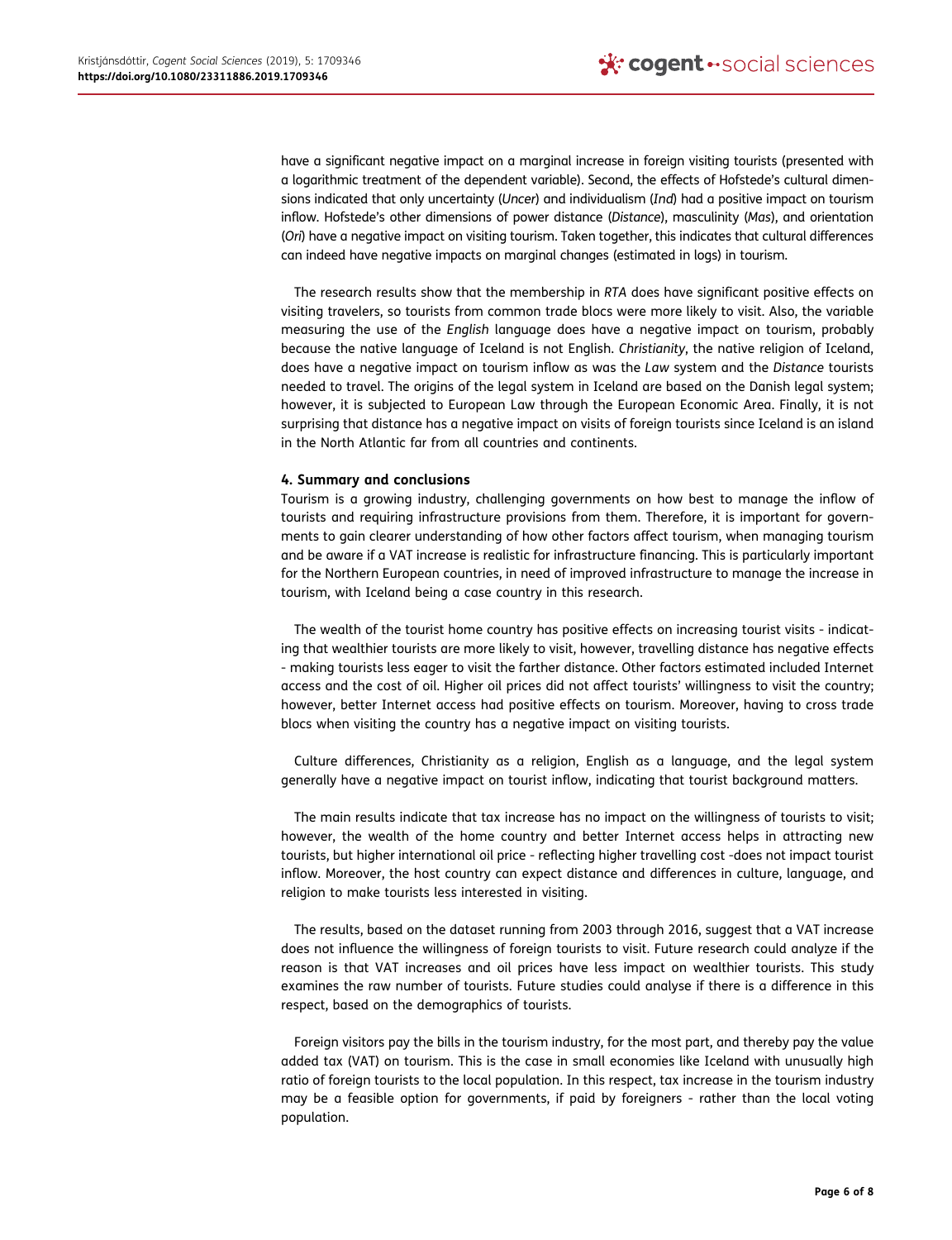#### Funding

The author received no direct funding for this research.

#### Author details

<span id="page-6-0"></span>Helga Kristjánsdóttir<sup>[1](#page-0-0)</sup>

E-mail: helga@unak.is

- ORCID ID: http://orcid.org/0000-0002-8857-8063
- $<sup>1</sup>$  Associate Professor, Business Faculty, University of</sup> Akureyri, Akureyri, Iceland.

#### Author statement

Dr Helga Kristjánsdóttir did research at the University of Copenhagen, Denmark, during 2000–2004, gaining valuable research connections with European researchers when she participated in a research and training network funded by the European Commission, titled: "Analysis of International Capital Markets: Understanding Europe's Role in the Global Economy".

Before obtaining her doctoral degree, Kristjánsdóttir formed research connections and understanding of the European system, when allocated in Belgium, while completing her master studies in economics in Leuven, Belgium. Prior to the stay in Belgium, Kristjánsdóttir also formed research connections in the US and gained a valuable understanding of the American economic system during the time she finished her 2-year MBA studies in Boston, in the USA. Dr Kristjánsdóttir has research cooperation with international researchers and has twice organized the Nordic International Trade Seminars (NOITS) teaming together with Nordic researchers.

Dr Helga Kristjánsdóttir's areas of interest are in the broad field of business and economics and include international trade & investment, and renewable energy, as well as the tourism industry and business organizations.

#### Correction

This article has been republished with minor changes. These changes do not impact the academic content of the article.

#### Citation information

Cite this article as: Tourism in a Remote Nordic Region: Vat, Internet, Oil, English, Distance, Hofstede, and Christianity, Helga Kristjánsdóttir, Cogent Social Sciences (2019), 5: 1709346.

#### References

- <span id="page-6-25"></span>Association of Religion Data Archives. ([n.d.](#page-3-0)). World religions. Retrieved from [www.thearda.com](http://www.thearda.com)
- <span id="page-6-2"></span>Bergstrand, J. H. ([1985\)](#page-1-0). The gravity equation in international trade: Some microeconomic foundations and empirical evidence. The Review of Economics and Statistics, 67(3), 474–481. doi:[10.2307/1925976](https://doi.org/10.2307/1925976)
- <span id="page-6-3"></span>Crouch, D. [\(2007](#page-1-1)). Tourism, religion and spiritual journeys. Tourism Management, 28(4), 1158–1159. doi:[10.1016/j.tourman.2006.09.009](https://doi.org/10.1016/j.tourman.2006.09.009)
- <span id="page-6-18"></span>Davies, R. B., Ionascu, D., & Kristjánsdóttir, H. ([2008\)](#page-2-0). Estimating the impact of time-invariant variables on FDI with fixed effects. Review of World Economics, 144(3), 381–407. doi:[10.1007/s10290-008-0153-0](https://doi.org/10.1007/s10290-008-0153-0)
- <span id="page-6-14"></span>Davies, R. B., & Kristjánsdóttir, H. [\(2010](#page-1-0)). Fixed costs, foreign direct investment, and gravity with zeros. Review of International Economics, 18(1), 47–62. doi:[10.1111/roie.2010.18.issue-1](https://doi.org/10.1111/roie.2010.18.issue-1)
- <span id="page-6-24"></span>Distance Calculator. [\(n.d.](#page-3-1)). Retrieved from [http://www.](http://www.indo.com/distance) [indo.com/distance](http://www.indo.com/distance)
- <span id="page-6-4"></span>Gil-Pareja, S., Llorca-Vivero, R., & Martínez-Serrano, J. A. [\(2007](#page-1-2)). The impact of embassies and consulates on tourism. Tourism Management, 28(2), 355–360.
- <span id="page-6-1"></span>Helgadottir, G., Einarsdottir, A. V., Burns, G. L., Gunnarsdottir, G. T., & Matthiasdottir, J. M. E. [\(2019\)](#page-0-1). Social sustainability

of tourism in Iceland: A qualitative inquiry. Scandinavian Journal of Hospitality and Tourism, 19(4–5), 404–421. Hofstede, G. ([1991\)](#page-2-1). Cultures and organizations: Software

- <span id="page-6-21"></span><span id="page-6-20"></span>of the mind. Maidenhead, UK: McGraw-Hill Europe. Hofstede, G. ([2001\)](#page-2-1). Culture's consequences: Comparing
- values, behaviors, institutions, and organizations across nations. Thousand Oaks, CA: Sage.
- <span id="page-6-23"></span>HOTREC. ([2019\)](#page-3-2). The European trade association of hotels, restaurants, cafes and bars. Retrieved from <http://www.hotrec.eu/>
- <span id="page-6-22"></span>Icelandic Tourist Board. [\(2019](#page-2-2)). Erlendir gestir um Flugstöð Leifs Eiríkssonar 2003-2019. Erlendir gestir eftir þjóðernum [Foreign visitors to Leif Eríkson Air Terminal 2003-2019. Foreign visitors by nationality]. Retrieved from <https://www.ferdamalastofa.is/en>
- <span id="page-6-9"></span>Jensen, T. C., & Wanhill, S. [\(2002](#page-1-3)). Tourism's taxing times: Value added tax in Europe and Denmark. Tourism Management, 23(1), 67–79.
- <span id="page-6-15"></span>Kristjánsdóttir, H. ([2012\)](#page-1-4). Exports from a remote developed region: Analyzed by an inverse hyperbolic sine transformation of the gravity model. The World Economy, 35(7), 953–966. doi:[10.1111/j.1467-](https://doi.org/10.1111/j.1467-9701.2012.01464.x) [9701.2012.01464.x](https://doi.org/10.1111/j.1467-9701.2012.01464.x)
- <span id="page-6-11"></span>Kristjánsdóttir, H. ([2013\)](#page-1-4). Foreign direct investment in a small open economy. Applied Economics Letters, 20 (15), 1423–1425. doi:[10.1080/](https://doi.org/10.1080/13504851.2013.815306) [13504851.2013.815306](https://doi.org/10.1080/13504851.2013.815306)
- <span id="page-6-10"></span>Kristjánsdóttir, H. ([2016a\)](#page-1-3). Foreign direct investment in the hospitality industry in Iceland and Norway in comparison to the Nordics and a range of other OECD countries. Scandinavian Journal of Hospitality and Tourism, 16(4), 395–403. doi:[10.1080/](https://doi.org/10.1080/15022250.2015.1108864) [15022250.2015.1108864](https://doi.org/10.1080/15022250.2015.1108864)
- <span id="page-6-5"></span>Kristjánsdóttir, H. ([2016b\)](#page-1-2). Can the Butler's tourist area cycle of evolution be applied to find the maximum tourism level? A comparison of Norway and Iceland to other OECD countries. Scandinavian Journal of Hospitality and Tourism, 16(1), 61–75. doi:[10.1080/](https://doi.org/10.1080/15022250.2015.1064325) [15022250.2015.1064325](https://doi.org/10.1080/15022250.2015.1064325)
- <span id="page-6-8"></span>Kristjánsdóttir, H. ([2017\)](#page-1-5). Country competitiveness: An empirical study. Baltic Region, 9(2), 31–44. doi:[10.5922/2079-8555-2017-2-3](https://doi.org/10.5922/2079-8555-2017-2-3)
- <span id="page-6-7"></span>Kristjánsdóttir, H. ([2019\)](#page-1-6). Does investment replace aid as countries become more developed? Baltic Journal of Economic Studies, 5(2), 256–261. doi:[10.30525/2256-](https://doi.org/10.30525/2256-0742/2019-5-2-256-261) [0742/2019-5-2-256-261](https://doi.org/10.30525/2256-0742/2019-5-2-256-261)
- <span id="page-6-17"></span>Kristjánsdóttir, H., Guðlaugsson, T. O., Guðmundsdóttir, S., & Aðalsteinsson, G. D. [\(2017](#page-2-3)). Hofstede national culture and international trade. Applied Economics, 49 (57), 5792–5801. doi:[10.1080/](https://doi.org/10.1080/00036846.2017.1343446) [00036846.2017.1343446](https://doi.org/10.1080/00036846.2017.1343446)
- <span id="page-6-19"></span>Kristjánsdóttir, H., Guðlaugsson, T. O., Guðmundsdóttir, S., & Aðalsteinsson, G. D. [\(2019](#page-2-3)). Cultural and geographical distance: Effects on UK exports. Applied Economics Letters, 1–5. doi:[10.1080/](https://doi.org/10.1080/13504851.2019.1613495) [13504851.2019.1613495](https://doi.org/10.1080/13504851.2019.1613495)
- <span id="page-6-13"></span>Krugman, P. R. ([1991\)](#page-1-7). Increasing returns and economic geography. Journal of Political Economy, 99(3), 483–499. doi:[10.1086/261763](https://doi.org/10.1086/261763)
- <span id="page-6-16"></span>Leslie, D., & Russell, H. ([2006\)](#page-2-4). The importance of foreign language skills in the tourism sector: A comparative study of student perceptions in the UK and continental Europe. Tourism Management, 27(6), 1397–1407. doi:[10.1016/j.tourman.2005.12.016](https://doi.org/10.1016/j.tourman.2005.12.016)
- <span id="page-6-6"></span>Lim, C. [\(1997](#page-1-2)). Review of international tourism demand models. Annals of Tourism Research, 24(4), 835–849.
- <span id="page-6-12"></span>Massidda, C., & Etzo, I. ([2012\)](#page-1-8). The determinants of Italian domestic tourism: A panel data analysis. Tourism Management, 33, 603–610. doi:[10.1016/j.](https://doi.org/10.1016/j.tourman.2011.06.017) [tourman.2011.06.017](https://doi.org/10.1016/j.tourman.2011.06.017)